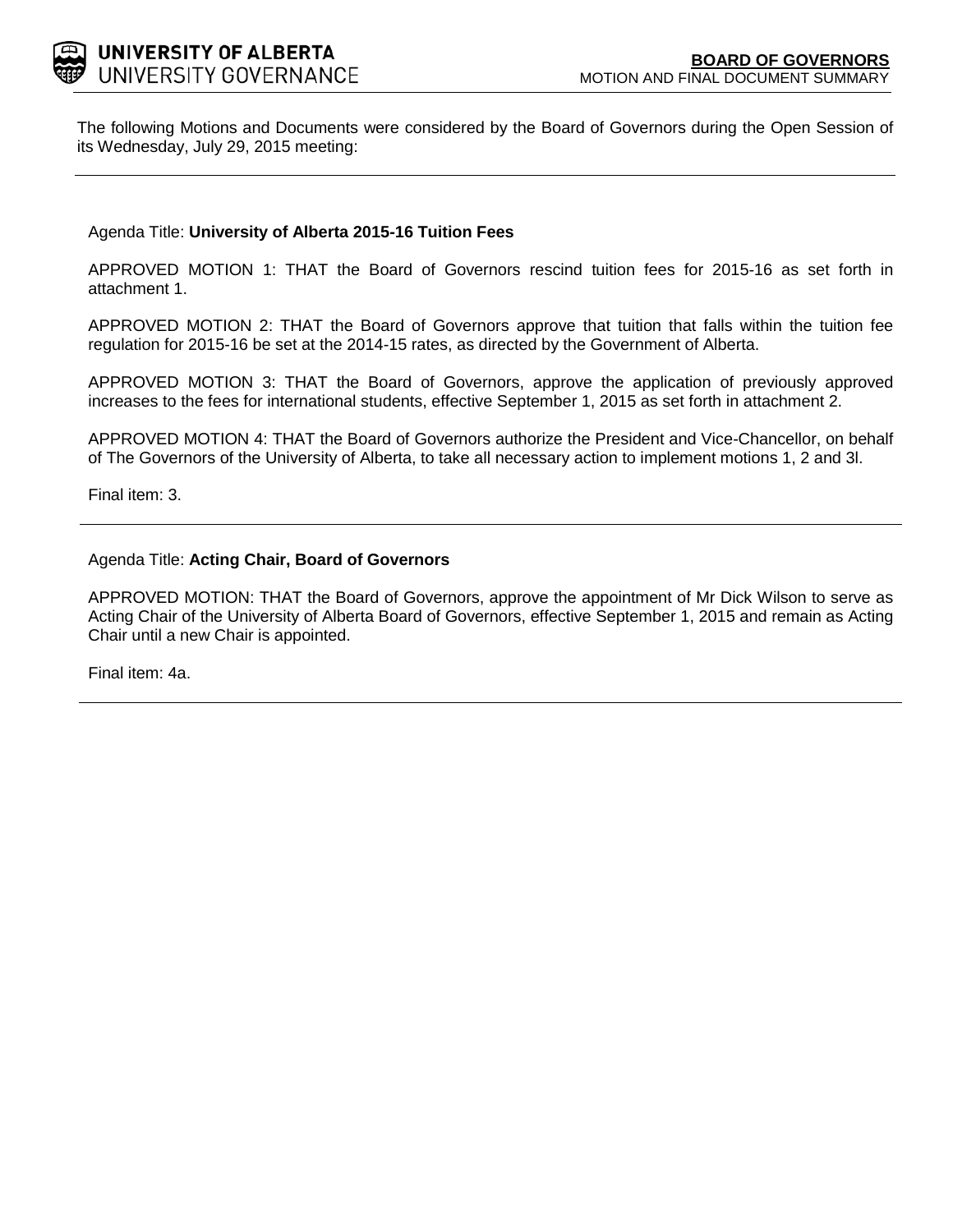<span id="page-1-0"></span>

Item No. 3

# **OUTLINE OF ISSUE**

# Agenda Title: **University of Alberta 2015-16 Tuition Fees**

**Motion 1:** THAT the Board of Governors rescind tuition fees for 2015-16 as set forth in attachment 1; and,

**Motion 2**: THAT the Board of Governors approve that tuition that falls within the tuition fee regulation for 2015- 16 be set at the 2014-15 rates, as directed by the Government of Alberta; and,

**Motion 3**: THAT the Board of Governors, approve the application of previously approved increases to the fees for international students, effective September 1, 2015 as set forth in attachment 2.

**Motion 4**: THAT the Board of Governors authorize the President and Vice-Chancellor, on behalf of The Governors of the University of Alberta, to take all necessary action to implement motions 1, 2 and 3.

#### **Item**

| <b>Action Requested</b> | $\boxtimes$ Approval Recommendation Discussion/Advice Information     |
|-------------------------|-----------------------------------------------------------------------|
| Proposed by             | Provost and Vice-President (Academic) and Vice-President (Finance and |
|                         | Administration)                                                       |
| Presenter               | Steven Dew, Provost and Vice-President (Academic)                     |
|                         | Phyllis Clark, Vice-President (Finance and Administration)            |
| Subject                 | University of Alberta 2015-16 Tuition Fees                            |

### **Details**

| Responsibility                                         | Provost and Vice-President (Academic) and Vice-President (Finance and<br>Administration)                                                                                                                                                                                                                                                                                                                                                                                                                                                                                                                                                                                                                                                                                                                                                                                                                   |  |  |  |  |  |
|--------------------------------------------------------|------------------------------------------------------------------------------------------------------------------------------------------------------------------------------------------------------------------------------------------------------------------------------------------------------------------------------------------------------------------------------------------------------------------------------------------------------------------------------------------------------------------------------------------------------------------------------------------------------------------------------------------------------------------------------------------------------------------------------------------------------------------------------------------------------------------------------------------------------------------------------------------------------------|--|--|--|--|--|
| The Purpose of the Proposal is<br>(please be specific) | To rescind the previously approved domestic tuition and fee increases, all<br>market modifier fee increases for the 2015-16 academic year (scheduled<br>to be implemented in September 2015), and to approve that the tuition<br>and fees amounts be set at the amounts directed by the Government of<br>Alberta for 2015-2016.<br>To apply previously approved increases to fees for international students.                                                                                                                                                                                                                                                                                                                                                                                                                                                                                              |  |  |  |  |  |
| The Impact of the Proposal is                          | To comply with directives (as per items #1 and #2 below) as announced<br>by the Government of Alberta.<br>On June 18, 2015 the Minister of Innovation and Advanced Education<br>announced funding plans for the post-secondary education sector. The<br>announcement provided the following details:<br>1. An immediate tuition freeze for the next two years (remain at the<br>2014-2015 level). Institutions will receive offset one-time operating<br>funding for this year only.<br>2. An immediate rollback of the market modifiers that were approved<br>by the previous government in December 2014. (For the University<br>of Alberta, this directive applied to the market modifiers approved<br>by the Board of Governors in March 2015, subject to final<br>government approval, for the Faculty of Law, School of Business,<br>Faculty of Rehabilitation Medicine-Physical Therapy, Faculty of |  |  |  |  |  |
|                                                        | Pharmacy and Pharmaceutical Sciences and the Faculty of Arts-<br>Economics.) Base operating funding will be provided to offset the<br>full cost of the market modifiers.                                                                                                                                                                                                                                                                                                                                                                                                                                                                                                                                                                                                                                                                                                                                   |  |  |  |  |  |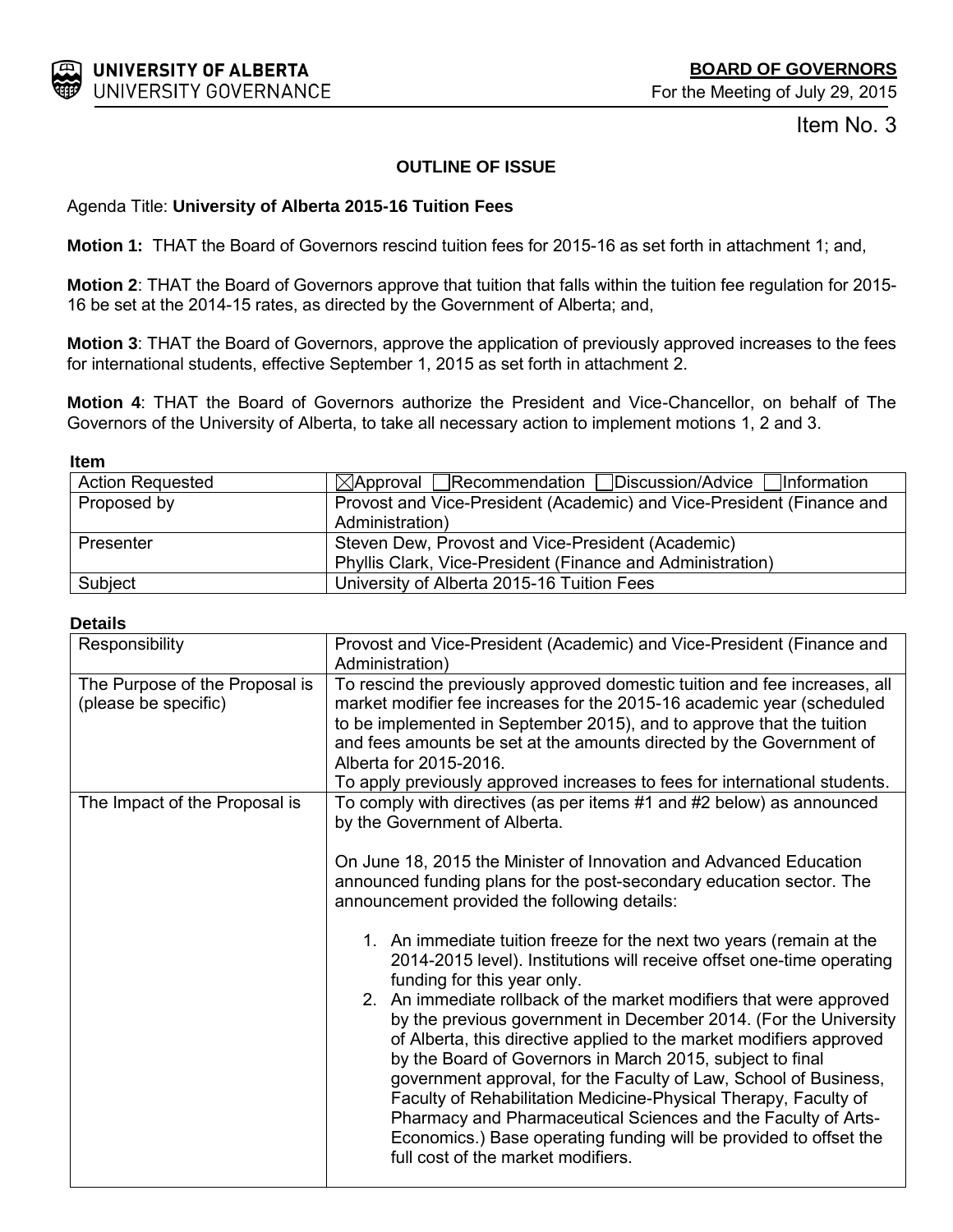

For the Meeting of July 29, 2015

# Item No. 3

|                                 | Also of note:                                                               |
|---------------------------------|-----------------------------------------------------------------------------|
|                                 | 3. The 1.4% Campus Alberta operation reduction announced by the             |
|                                 | previous government in March will be restored.                              |
|                                 | 4. PSE institutions will receive a 2% base operating increase for the       |
|                                 | 2015-2016 and 2016-2017 fiscal years.                                       |
|                                 | 5. The full amount of targeted enrolment base funding, announced in         |
|                                 | 2014-2015 but subsequently rolled back in the 2015 budget                   |
|                                 | announced by the previous government, will be restored. This will           |
|                                 | be based on 2013-2014 numbers.                                              |
|                                 | 6. The Government of Alberta will conduct a full review of the funding      |
|                                 | formula for the PSE sector.                                                 |
| Replaces/Revises (eg, policies, | Previously approved motions as set forth in Attachment 1.                   |
| resolutions)                    |                                                                             |
| Timeline/Implementation Date    | Effective upon approval by the Board of Governors.                          |
| <b>Estimated Cost</b>           | n/a                                                                         |
| Sources of Funding              | n/a                                                                         |
| <b>Notes</b>                    | In addition, as directed by Government, Administration will not be applying |
|                                 | the increases to the Mandatory Non-Instructional Fees that were             |
|                                 | presented to the Board, for information (see attachment 3), at the March    |
|                                 | 13, 2015 meeting.                                                           |

# **Alignment/Compliance**

| Alignment with Guiding                                                                                                                                          | Comprehensive Institutional Plan, 2015-2016                                                                                                                                                                                                                                                                                                                                                                                                                                                                                                                                                                                                                                                                                                                                           |  |  |  |  |  |  |
|-----------------------------------------------------------------------------------------------------------------------------------------------------------------|---------------------------------------------------------------------------------------------------------------------------------------------------------------------------------------------------------------------------------------------------------------------------------------------------------------------------------------------------------------------------------------------------------------------------------------------------------------------------------------------------------------------------------------------------------------------------------------------------------------------------------------------------------------------------------------------------------------------------------------------------------------------------------------|--|--|--|--|--|--|
|                                                                                                                                                                 | Dare to Discover: A Vision for a Great University                                                                                                                                                                                                                                                                                                                                                                                                                                                                                                                                                                                                                                                                                                                                     |  |  |  |  |  |  |
| <b>Documents</b>                                                                                                                                                |                                                                                                                                                                                                                                                                                                                                                                                                                                                                                                                                                                                                                                                                                                                                                                                       |  |  |  |  |  |  |
|                                                                                                                                                                 | Dare to Deliver: The University of Alberta Academic Plan 2011-2015                                                                                                                                                                                                                                                                                                                                                                                                                                                                                                                                                                                                                                                                                                                    |  |  |  |  |  |  |
| Compliance with Legislation,<br>Policy and/or Procedure<br>Relevant to the Proposal<br>(please guote legislation and<br>include identifying section<br>numbers) | 1. July 2, 2015 Letter from the Minister: A letter to the Board Chair,<br>University of Alberta, dated July 2, 2015, from the Ministry of Innovation<br>and Advanced Education states that: "Effective immediately, tuition is<br>frozen at 2014/15 levels and amendments to the Public Post-secondary<br>Institution's Tuition Fees Regulation are planned. Institutions are expected<br>to ensure all mandatory non-instructional fees will also remain at 2014/15<br>levels. However, institutions will be compensated for the additional tuition<br>revenue that has been budgeted for 2015/16. As a part of the freeze, the<br>previously approved market modifiers will also be rolled back, and<br>impacted institutions will again receive funding to offset the difference." |  |  |  |  |  |  |
|                                                                                                                                                                 | This letter supersedes a letter to the President, University of Alberta,<br>dated September 10, 2014, from the Ministry of Innovation and Advanced<br>Education states that: "In accordance with the Public Post-secondary<br>Institutions' Tuition Fee Regulation, the maximum allowable weighted<br>average tuition fee increase across the entire institution for 2015/16 shall<br>not exceed 2.2 per cent."                                                                                                                                                                                                                                                                                                                                                                       |  |  |  |  |  |  |
|                                                                                                                                                                 | 2. Post-Secondary Learning Act (PSLA), Sections 61(1) and<br>$61(2)(a)$ :                                                                                                                                                                                                                                                                                                                                                                                                                                                                                                                                                                                                                                                                                                             |  |  |  |  |  |  |
|                                                                                                                                                                 | "61(1) The board of a public post-secondary institution shall set the<br>tuition fees to be paid by students of the public post-secondary<br>institution.<br>61(2) The tuition fees under subsection (1) for all public<br>post-secondary institutions other than Banff Centre                                                                                                                                                                                                                                                                                                                                                                                                                                                                                                        |  |  |  |  |  |  |
|                                                                                                                                                                 | (a) must be set in accordance with the regulations[.] $[]$ "                                                                                                                                                                                                                                                                                                                                                                                                                                                                                                                                                                                                                                                                                                                          |  |  |  |  |  |  |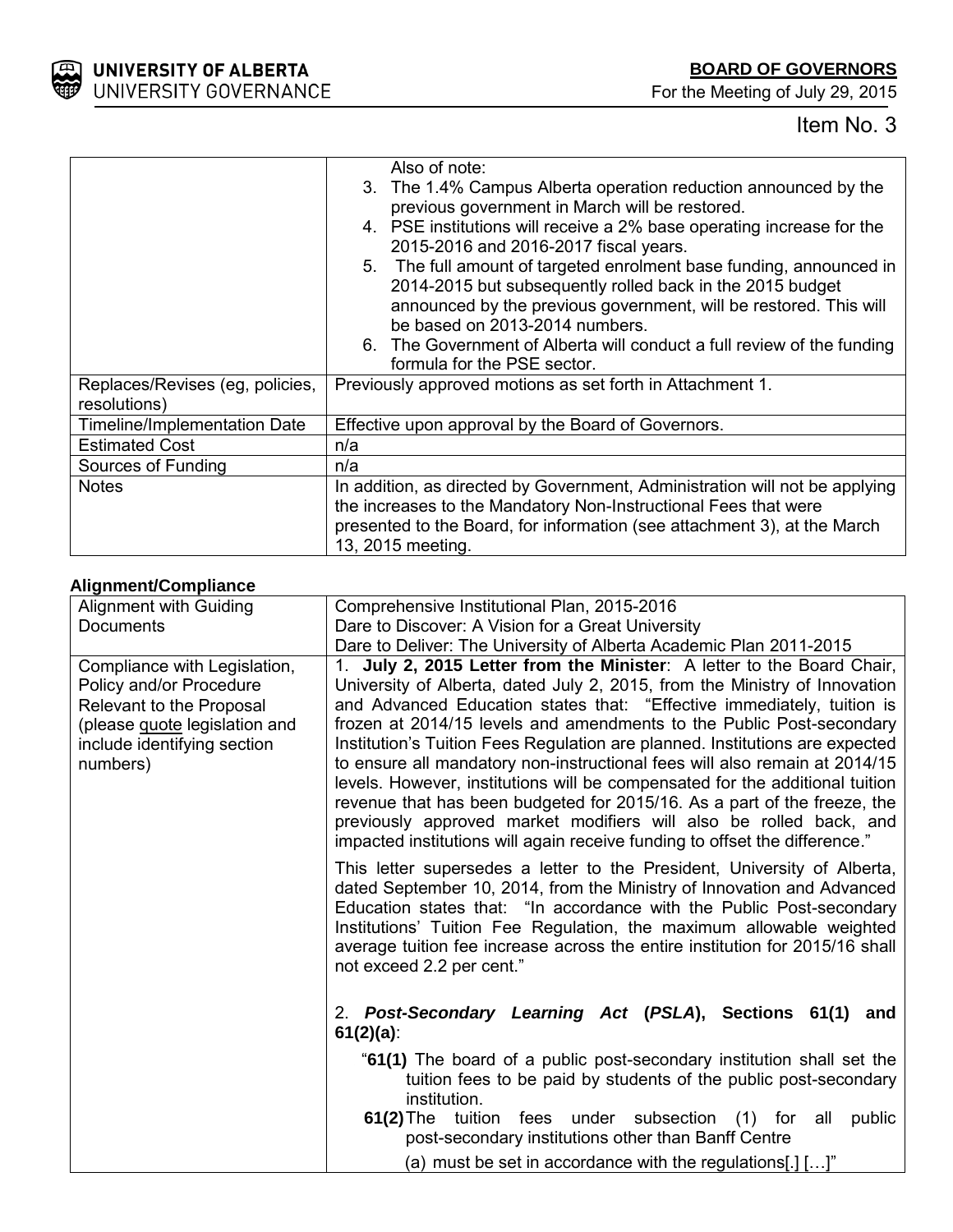For the Meeting of July 29, 2015

| 3. Public Post-Secondary Institution's Tuition Fees Regulation,<br>Alberta Regulation 273/2006):                                                                                                                                                                                                                                                                                                                                                                                                                                      |
|---------------------------------------------------------------------------------------------------------------------------------------------------------------------------------------------------------------------------------------------------------------------------------------------------------------------------------------------------------------------------------------------------------------------------------------------------------------------------------------------------------------------------------------|
| "Definition of tuition fees for Act purposes, etc.<br>2. For the purposes of the Act and this Regulation, "tuition fees" in<br>respect of an institution means the following:<br>(a) fees identified in the institution's calendar or in a supplement to<br>its calendar as tuition fees or fees for instruction for courses that<br>are part of programs approved by the Minister under the Programs<br>of Study Regulation (AR 91/2009) or for the purposes of the<br>Student Financial Assistance Act, excluding the following: [] |
| (v) any differential or surcharge in fees that the board of the institution<br>may set for courses taken by individuals who are not Canadian<br>citizens or permanent residents of Canada[.]"                                                                                                                                                                                                                                                                                                                                         |
| 4. PSLA Section 26(1)(o) states:                                                                                                                                                                                                                                                                                                                                                                                                                                                                                                      |
| "Powers of general faculties council                                                                                                                                                                                                                                                                                                                                                                                                                                                                                                  |
| 26(1) Subject to the authority of the board, a general faculties council is<br>responsible for the academic affairs of the university and, without<br>restricting the generality of the foregoing, has the authority to                                                                                                                                                                                                                                                                                                               |
| (o) make recommendations to the board with respect to affiliation with<br>other institutions, academic planning, campus planning, a building<br>program, the budget, the regulation of residences and dining halls,<br>procedures in respect of appointments, promotions, salaries, tenure<br>and dismissals, and any other matters considered by the general<br>faculties council to be of interest to the university []."                                                                                                           |
| On the line-by-line budget, including consideration of matters related to<br>tuition, GFC has delegated this responsibility to its senior standing<br>committee, the GFC Academic Planning Committee (APC), as noted in<br>the following.                                                                                                                                                                                                                                                                                             |
| 5. GFC Academic Planning Committee (APC) Terms of Reference<br>(Mandate - Section 3.4(b)):                                                                                                                                                                                                                                                                                                                                                                                                                                            |
| "APC is responsible for making recommendations to GFC and/or to the<br>Board of Governors concerning policy matters and action matters with<br>respect to the following: $[\ldots]$                                                                                                                                                                                                                                                                                                                                                   |
| 4. Budget Matters<br>To recommend to the Board of Governors on the annual budget,<br>excluding budgets for ancillary units. []. "                                                                                                                                                                                                                                                                                                                                                                                                     |
| 6. Board Finance and Property (BFPC) Terms of Reference (Section<br>$3(d)$ :                                                                                                                                                                                                                                                                                                                                                                                                                                                          |
| "3. Without limiting the generality of the foregoing, the Committee shall:                                                                                                                                                                                                                                                                                                                                                                                                                                                            |
| []<br>d) review and recommend to the Board tuition and other like fees[.]"                                                                                                                                                                                                                                                                                                                                                                                                                                                            |

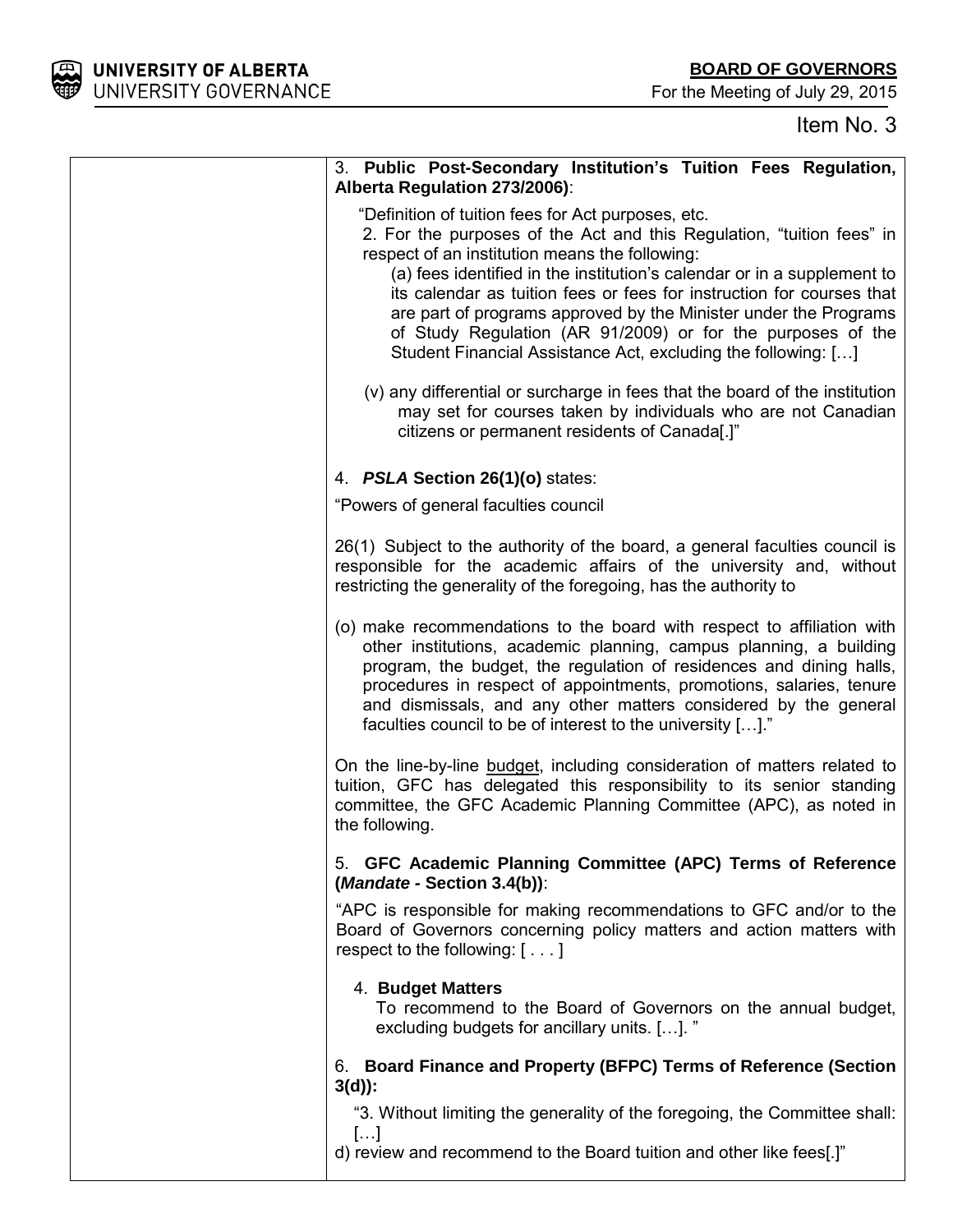

# Item No. 3

| <b>Routing</b> (Include meeting dates) |                                                            |
|----------------------------------------|------------------------------------------------------------|
| <b>Consultative Route</b>              | President's Executive Committee – Strategic (23 July 2015) |
| (parties who have seen the             |                                                            |
| proposal and in what capacity)         |                                                            |
| Approval Route (Governance)            | Board of Governors – For Approval – (29 July 2015)         |
| (including meeting dates)              |                                                            |
| <b>Final Approver</b>                  | Board of Governors (29 July 2015)                          |

Attachments:

- 1. Previously approved Board motions regarding tuition and market modifiers (**for action - Motion 1**) 4 pages
- 2. International Student Fees (**for action - Motion 3**) 1 page
- 3. Mandatory Non-Instructional Fees (**for information only**) 2 pages

*Prepared by:* Sandra Kereliuk, Senior Administrative Officer, F&A **[sandra.kereliuk@ualberta.ca](mailto:sandra.kereliuk@ualberta.ca)** with assistance from University Governance.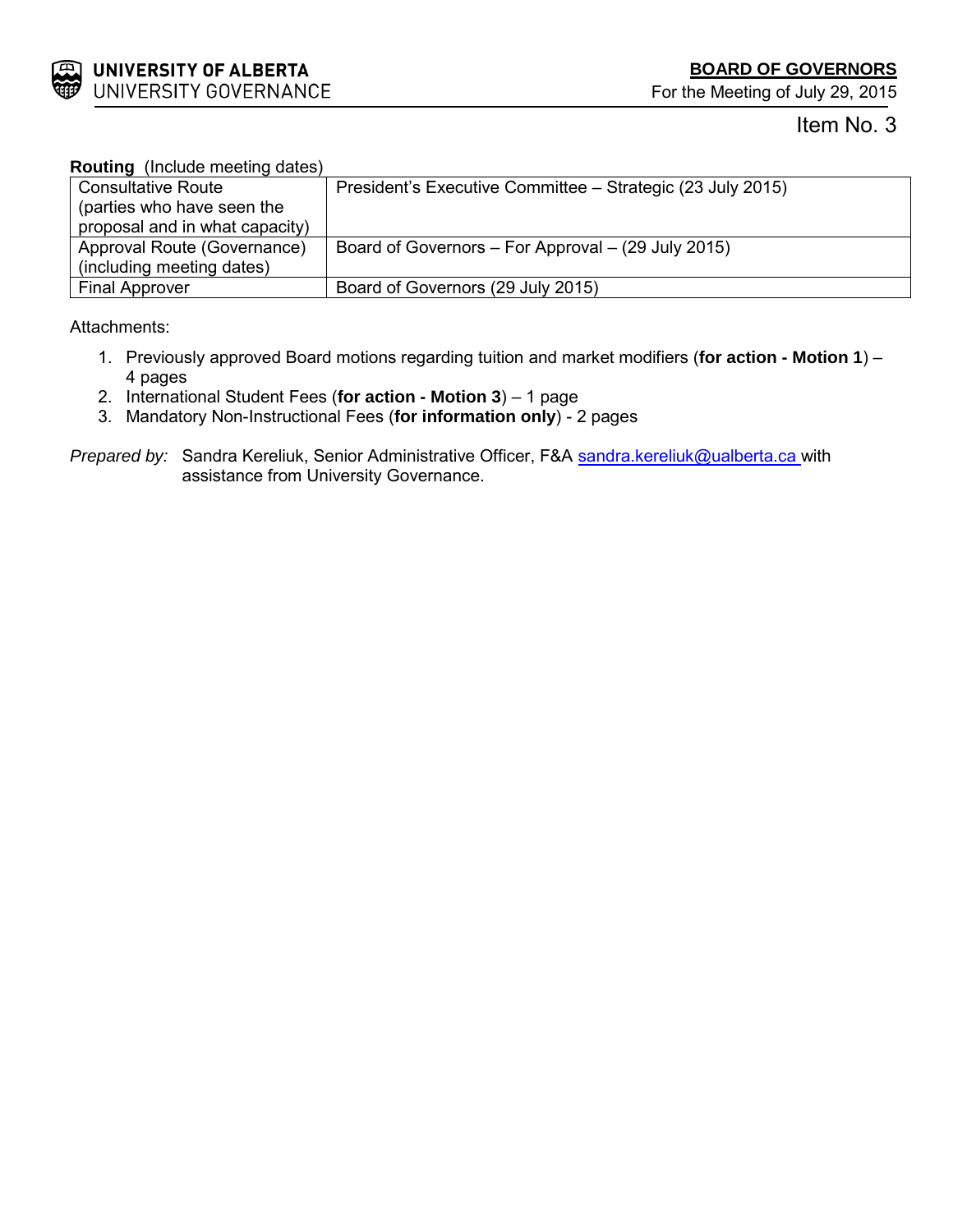

### Attachment 1: Motions to be rescinded by the Board of Governors

The following Motions and Documents were considered by the Board of Governors during the Open Session of its Wednesday, December 10, 2014 meeting:

#### Agenda Title: **University of Alberta 2015-16 Tuition Fee Proposal**

APPROVED MOTION: THAT the Board of Governors, on the recommendation of the Board Finance and Property Committee and the GFC Academic Planning Committee, approve a proposal from the University Administration for a general tuition fee increase of 2.2%, effective September 1, 2015 and as illustrated in the table below:

| Undergraduate (Arts and Science) <sup>a, b</sup> | 2014-15    | 2015-16    | Change <sup>c</sup> |      |  |
|--------------------------------------------------|------------|------------|---------------------|------|--|
|                                                  |            |            | \$                  | %    |  |
| Domestic (Arts and Science)                      | \$5,320.80 | \$5,437.20 | \$116.40            | 2.2% |  |
| Domestic Graduate Fees <sup>a, b</sup>           | 2014-15    | 2015-16    | Change <sup>c</sup> |      |  |
|                                                  |            |            |                     | %    |  |
| <b>Course Based Masters</b>                      | \$3,744.72 | \$3,826.80 | \$82.08             | 2.2% |  |
| Thesis 919 <sup>d</sup>                          | \$2,335.92 | \$2,387.28 | \$51.36             | 2.2% |  |
| Thesis Based (Masters and PhD) <sup>b, e</sup>   | \$2,805.72 | \$2,867.40 | \$61.68             | 2.2% |  |

(a) Values are based on a full-time per term and full time per year.

(b) Excludes applicable market modifier and/or program specific differential fees.

(c) Tuition increases are applied to the fee index. As such, the effective year over year percentage change on the overall full-time program may be below 2.2 percent.

- (d) Tuition applies to thesis students who were admitted to the program of study prior to Fall 2011 and are assessed the reduced thesis rate.
- (e) Tuition applies to thesis students who were admitted to the program of study beginning in Fall 2011 or later; this is based on an annual fee assessment (including spring/summer).

Final item: 4a.

#### Agenda Title: **University of Alberta 2015-2016 Program/Course Differential Fee and Market Modifier Fee Proposal**

APPROVED MOTION: THAT the Board of Governors, on the recommendation of the Board Finance and Property Committee and the GFC Academic Planning Committee, approve a proposal from the University Administration for a fee increase to program differentials, course differentials, and market modifiers of 2.2%, effective September 1, 2015, for:

- a) Faculty of Law, Juris Doctor (JD) program;
- b) Faculty of Business, Master of Business Administration (MBA) program;
- c) Faculty of Medicine and Dentistry, Doctor of Medicine (MD) program;
- d) Faculty of Business, Undergraduate Business courses;
- e) Faculty of Engineering, Undergraduate Engineering courses;
- f) Faculty of Pharmaceutical Sciences, Pharmacy program; and
- g) Graduate Studies, Thesis Based,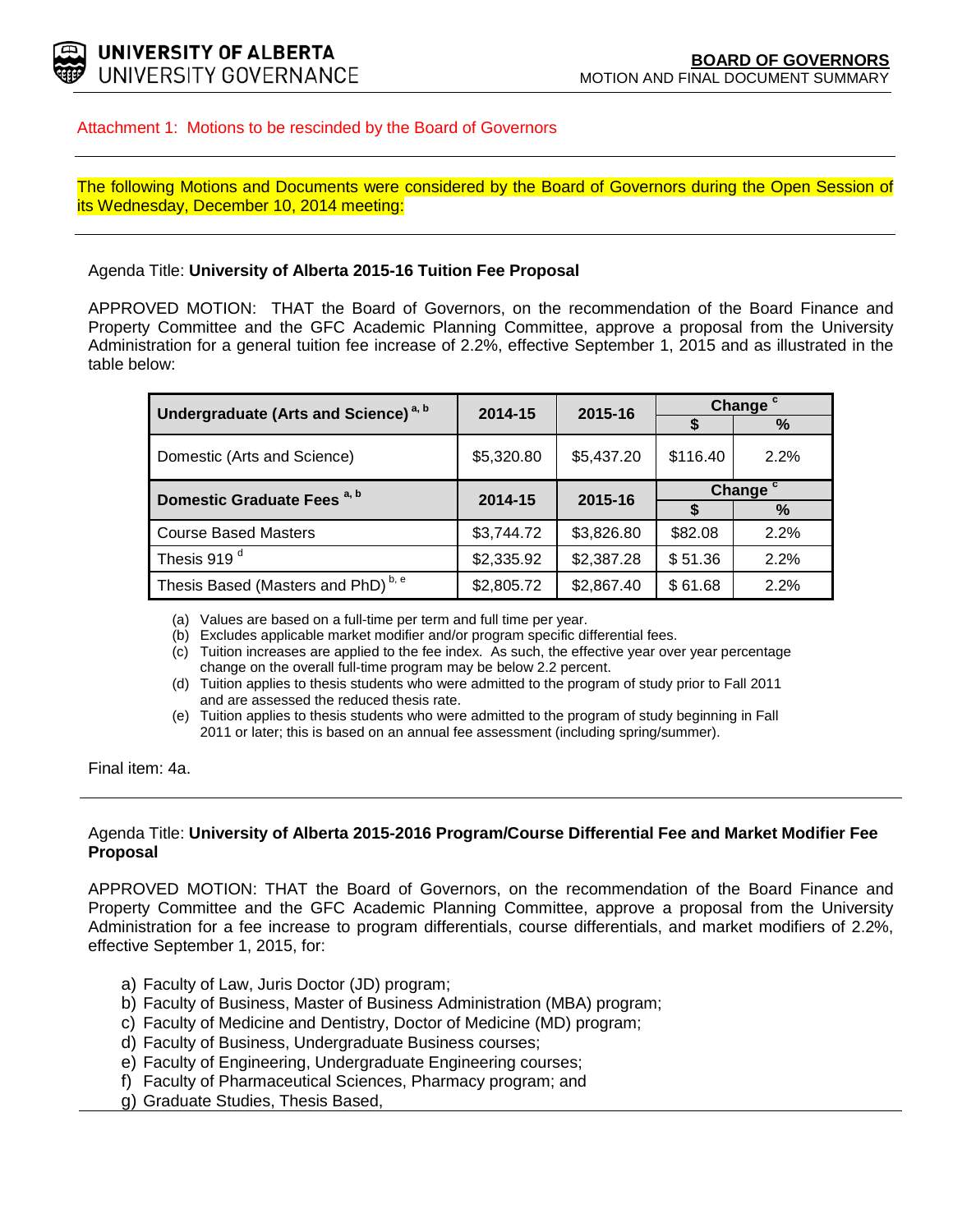as set out in the table below.

|                                                 |            |            | Change <sup>a</sup> |      |
|-------------------------------------------------|------------|------------|---------------------|------|
| Program Differential c                          | 2014-15    | 2015-16    |                     | %    |
| Juris Doctor (JD) Program b                     | \$4,545.60 | \$4,645.60 | \$100.00            | 2.2% |
| Master of Business Administration (MBA) Program | \$597.84   | \$610.92   | \$13.08             | 2.2% |
| Doctor of Medicine (MD) Program b               | \$4,545.60 | \$4,645.60 | \$100.00            | 2.2% |
|                                                 |            |            | Change <sup>a</sup> |      |
| Market Modifier <sup>c, d</sup>                 | 2014-15    | 2015-16    | S                   | %    |
| <b>Undergraduate Business</b>                   | \$209.78   | \$214.38   | \$4.60              | 2.2% |
| Undergraduate Engineering                       | \$177.36   | \$181.24   | \$3.88              | 2.2% |
| Undergraduate Pharmacy                          | \$404.16   | \$413.04   | \$8.88              | 2.2% |
| Graduate, Thesis Based <sup>e</sup>             | \$856.68   | \$875.52   | \$18.84             | 2.2% |

(a) Tuition increases are applied to the fee index. As such, the effective year over year percentage change on the overall full-time program may be below 2.2 percent.

(b) Program Fees - values are based on a full-time per term and full-time per year.

(c) Values listed are per course, unless otherwise stated (assumes 3 units course weight)

(d) A grand-parenting structure applies in each case to allow for the exemption of these fees, under specific conditions, for students registered prior to September 2011.

(e) Graduate market modifier applies only to thesis students beginning their program of study in Fall 2011 or later, and is based on an annual fee assessment (including spring/summer).

Final item: 4b.

The following Motions and Documents were considered by the Board of Governors during the Open Session of its Friday, March 13, 2015 meeting:

Agenda Title: **University of Alberta 2015-2016 Market Modifiers Proposal**

APPROVED MOTION: THAT the Board of Governors divide the question to consider the proposal from the University Administration for the establishment of proposed new Market Modifiers and proposed increases to existing Market Modifiers for the Faculty of Law, School of Business, Faculty of Rehabilitation Medicine – Physical Therapy, and Faculty of Pharmacy and Pharmaceutical Sciences, separate from the proposal for the establishment of a new Market Modifier in the Faculty of Arts – Economics.

APPROVED MOTION: THAT the Board of Governors, on the recommendation of the Board Finance and Property Committee and the GFC Academic Planning Committee, approve the proposal from the University Administration for the establishment of proposed new Market Modifiers and proposed increases to existing Market Modifiers for the Faculty of Law, School of Business, Faculty of Rehabilitation Medicine – Physical Therapy, and Faculty of Pharmacy and Pharmaceutical Sciences, as set forth in Attachments 1 and 2, with all changes regarding these Market Modifiers to be implemented as noted in these attachments, subject to the final approval of the Minister of Innovation and Advanced Education (IAE).

APPROVED MOTION: THAT the Board of Governors, on the recommendation of the Board Finance and Property Committee and the GFC Academic Planning Committee, approve the proposal from the University

R:\GO03 Board Of Governors - Committees\BOA\14-15\JL-29-Special\Agenda Material\Working\Tuition - Final\Item-03-2015-16-Tuition-Fees-Attachment-1.Docx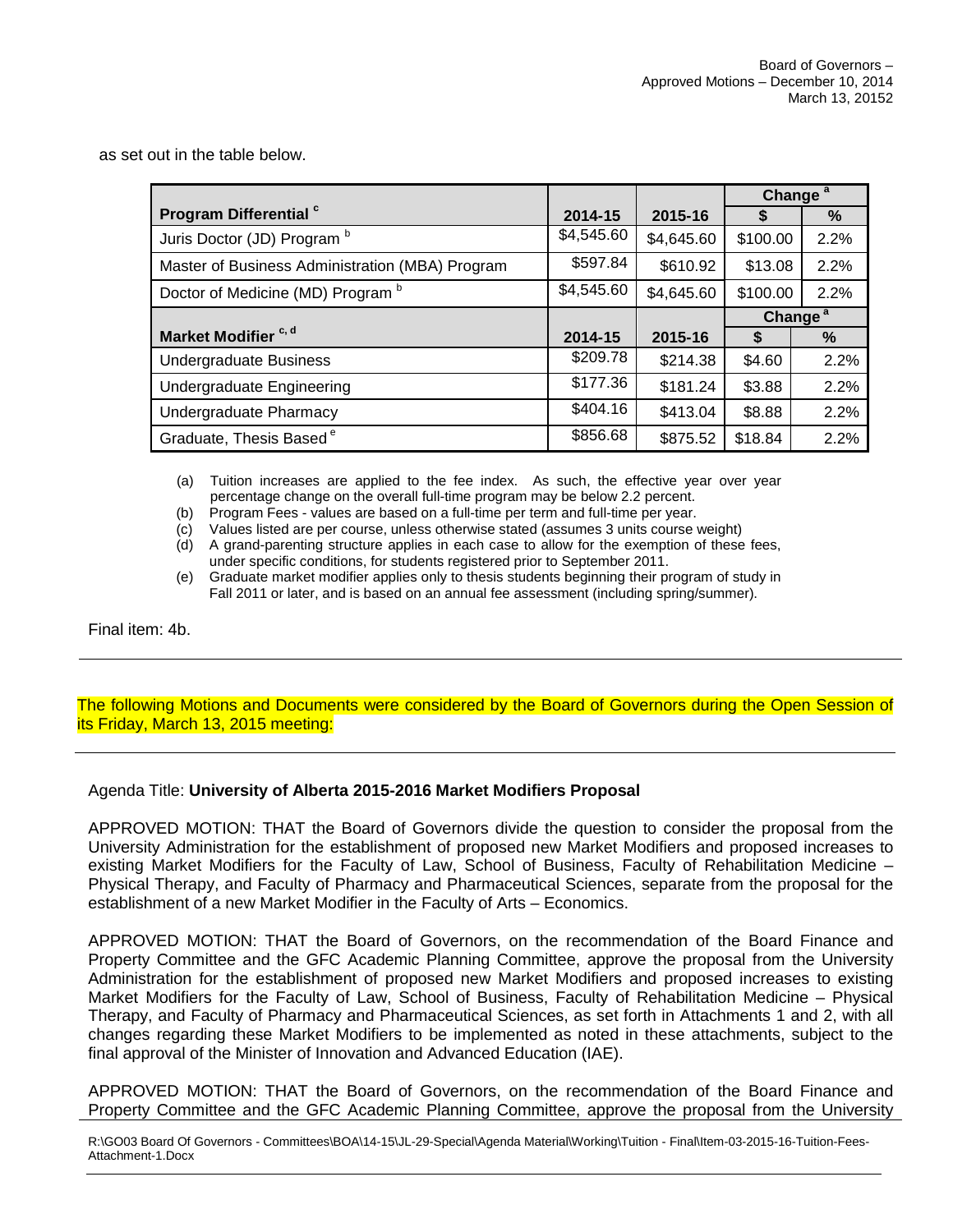Administration for the establishment of a new Market Modifier in the Faculty of Arts – Economics, as set forth in Attachments 1 and 2, with changes regarding this Market Modifier to be implemented as noted in these attachments, subject to the final approval of the Minister of Innovation and Advanced Education (IAE).

# **Market Modifier Proposals Tuition Rates only**

**(Does not include CPI increases)**

|                               |                                                                               | Current<br>2014-15<br><b>Tuition</b> |                    | <b>APPROVAL</b><br><b>REQUIRED Proposed</b><br><b>Market Modifier</b><br><b>Increase</b> |                           | 2015-16<br>Proposed<br><b>Tuition</b> |                      |
|-------------------------------|-------------------------------------------------------------------------------|--------------------------------------|--------------------|------------------------------------------------------------------------------------------|---------------------------|---------------------------------------|----------------------|
|                               |                                                                               |                                      |                    |                                                                                          | 2015-16<br>Implementation |                                       |                      |
| Law (increase)                |                                                                               |                                      |                    |                                                                                          |                           |                                       |                      |
| Domestic                      | Annual Yr. 1 Tuition fee @ 32<br>credits<br>Annual Yr. 1 Program Differential | \$                                   | 5,675.52           |                                                                                          |                           | \$                                    | 5,675.52             |
|                               | fee                                                                           | \$                                   | 4,545.60           | $\zeta$                                                                                  | 5,774.00                  | \$                                    | 10,319.60            |
|                               | Total                                                                         | \$                                   | 10,221.12          |                                                                                          |                           | \$                                    | 15,995.12            |
| <b>International</b>          | Annual Yr. 1 Tuition fee @ 32<br>credits                                      | \$                                   | 20,954.88          |                                                                                          |                           | \$                                    | 20,954.88            |
|                               | Annual Yr. 1 Program Differential<br>fee                                      | \$                                   | 9,654.44           | $\zeta$                                                                                  | 12,263.45                 | \$                                    | 21,917.89            |
|                               | Total                                                                         | \$                                   | 30,609.32          |                                                                                          |                           | \$                                    | 42,872.77            |
|                               |                                                                               |                                      |                    |                                                                                          |                           |                                       |                      |
| <b>MBA</b> (increase)         |                                                                               |                                      |                    |                                                                                          |                           |                                       |                      |
| Domestic                      | Tuition Fee per 3 credit Course<br>MBA Program Fee per 3 credit               | \$                                   | 624.12             |                                                                                          |                           | \$                                    | 624.12               |
|                               | Course<br>Total                                                               | \$<br>\$                             | 597.84<br>1,221.96 | $\zeta$                                                                                  | 605.00                    | \$<br>\$                              | 1,202.84<br>1,826.96 |
| International                 | N/A                                                                           |                                      |                    |                                                                                          |                           |                                       |                      |
|                               |                                                                               |                                      |                    |                                                                                          |                           |                                       |                      |
| <b>Physical Therapy (new)</b> |                                                                               |                                      |                    |                                                                                          |                           |                                       |                      |
| Domestic                      | Tuition Fee per 3 credit Course                                               | \$                                   | 577.80             | \$                                                                                       | 46.32                     | \$                                    | 624.12               |
| <b>International</b>          | Tuition Fee per 3 credit Course                                               | \$                                   | 1,180.20           | $\zeta$                                                                                  | 94.68                     | \$                                    | 1,274.88             |
|                               |                                                                               |                                      |                    |                                                                                          |                           |                                       |                      |
| Economics (new)               |                                                                               |                                      |                    |                                                                                          |                           |                                       |                      |
| Domestic                      | Tuition fee per 3 credit Course                                               | \$                                   | 532.08             | \$                                                                                       | 150.00                    | \$                                    | 682.08               |
| <b>International</b>          | Tuition fee per 3 credit Course                                               | \$                                   | 1,964.52           | \$                                                                                       | 553.82                    | \$                                    | 2,518.34             |
| <b>Pharmacy (increase)</b>    |                                                                               |                                      |                    |                                                                                          | 2017-18<br>Implementation |                                       |                      |

R:\GO03 Board Of Governors - Committees\BOA\14-15\JL-29-Special\Agenda Material\Working\Tuition - Final\Item-03-2015-16-Tuition-Fees-Attachment-1.Docx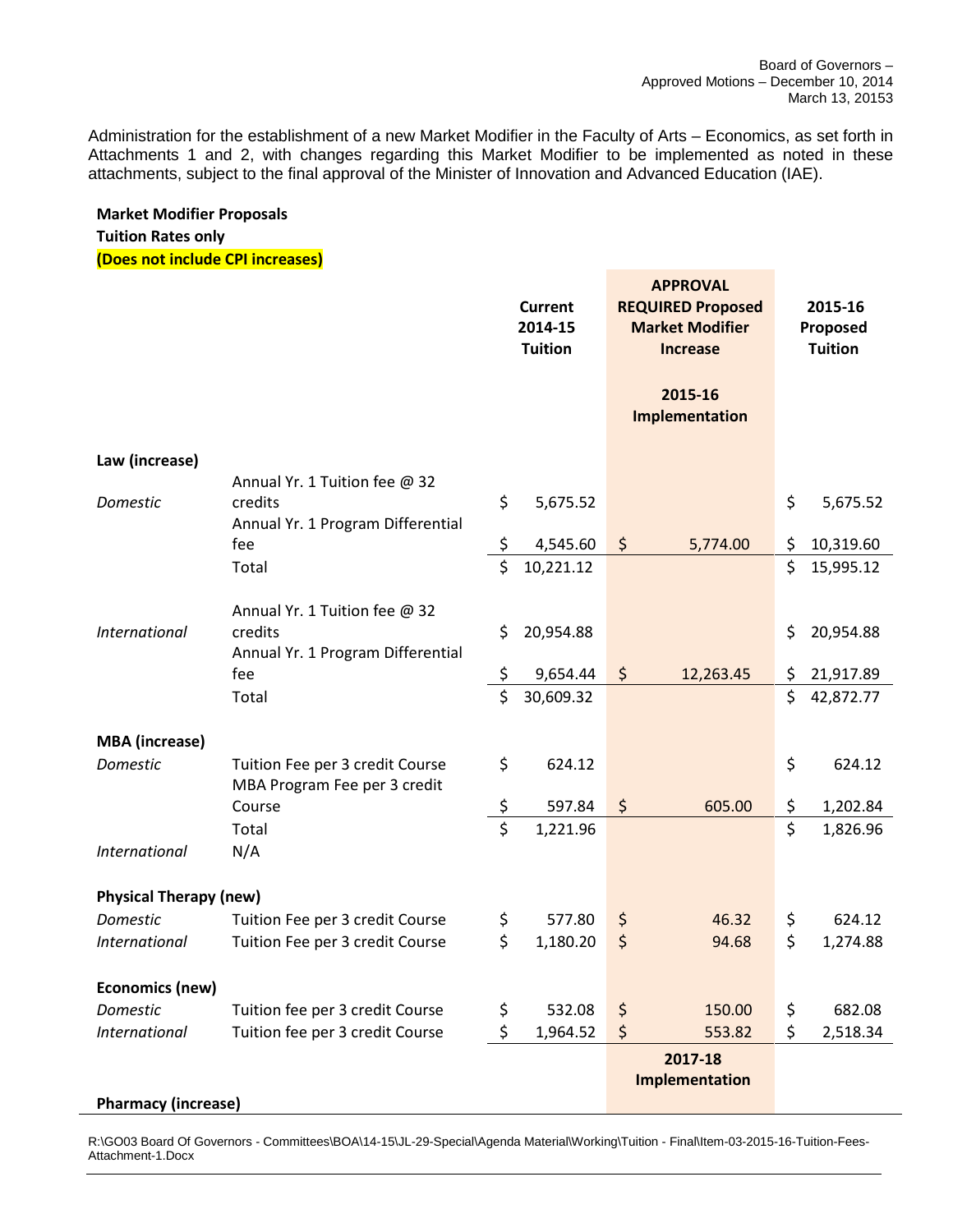| <b>Domestic</b>      | Annual Yr. 1 Tuition fee $@32$<br>credits                                     |    | 5,675.52  |         |          |    | 5,675.52  |
|----------------------|-------------------------------------------------------------------------------|----|-----------|---------|----------|----|-----------|
|                      | Annual Yr. 1 Program Differential<br>fee @28.5 credits                        |    | 3,839.52  | $\zeta$ | 1,400.00 |    | 5,239.52  |
|                      | Total                                                                         |    | 9,515.04  |         |          |    | 10,915.04 |
| <i>International</i> | Annual Yr. 1 Tuition fee @ 32<br>credits<br>Annual Yr. 1 Program Differential | S. | 20,627.46 |         |          | S. | 20,627.46 |
|                      | fee @28.5 credits                                                             |    | 14,174.76 | -\$     | 5,872.14 | Ś. | 20,046.90 |
|                      | Total                                                                         | Ś. | 34,802.22 |         |          | S. | 40,674.36 |
| Final item: 6a.      |                                                                               |    |           |         |          |    |           |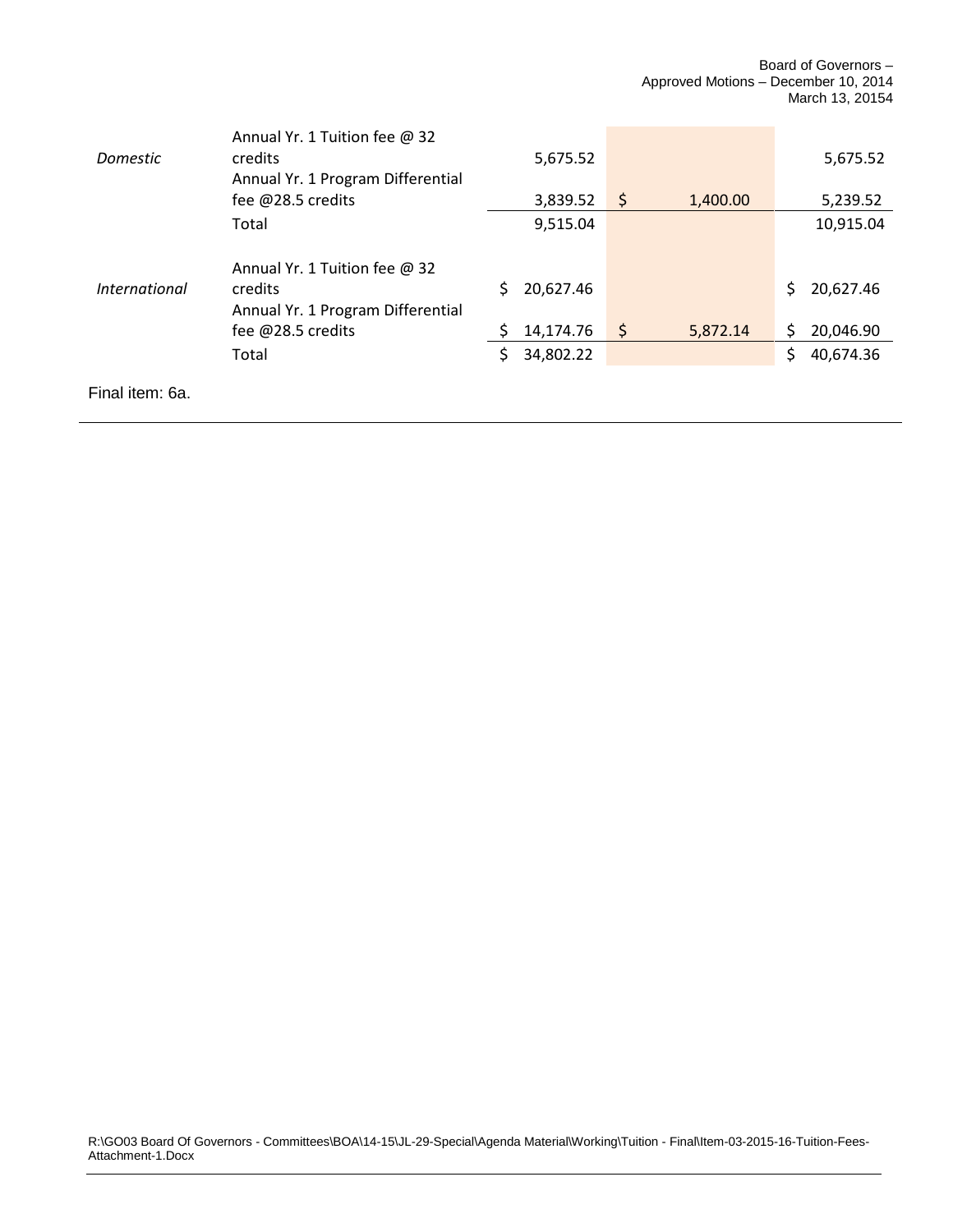

## REVISED Attachment 2: Application of Previously Approved Increases to Fees for International Students

# **International Fees** (illustration)

|                                               |                          |                           | Change                |                       |
|-----------------------------------------------|--------------------------|---------------------------|-----------------------|-----------------------|
| <b>General Tuition <sup>a</sup></b>           | 2014-15                  | 2015-16                   | \$                    | $\%$                  |
| Undergraduate (Arts and Science) <sup>b</sup> | \$19,645.20              | \$20,076.00               | \$430.80              | 2.2%                  |
| <b>Course Based Masters</b>                   | \$7,649.28               | \$7,817.04                | \$167.76              | 2.2%                  |
| Thesis 919 $^{\circ}$                         | \$4,772.28               | \$4,877.24                | \$104.96              | 2.2%                  |
| Thesis Based Masters/PhD <sup>b, d</sup>      | \$6,598.20               | \$6,743.28                | \$145.08              | 2.2%                  |
| <b>Physical Therapy</b>                       | \$1,180.20               | \$1,300.84 $e$            | \$120.64 <sup>e</sup> | 10.2% $\degree$       |
| Economics Undergraduate Courses               | \$1,964.52               | $$2,561.54$ <sup>e</sup>  | \$597.02 <sup>e</sup> | $30.4\%$ <sup>e</sup> |
|                                               |                          |                           | Change                |                       |
| Differentials <sup>9</sup>                    | 2014-15                  | 2015-16                   | \$                    | $\%$                  |
| Masters of Business Administration (MBA)      | $$1,221.36$ <sup>i</sup> | \$1,248.12                | \$26.76               | 2.2%                  |
| <b>Business</b>                               | \$774.42                 | \$791.44                  | \$17.02               | 2.2%                  |
| Engineering                                   | \$654.84                 | \$669.20                  | \$14.36               | 2.2%                  |
| Juris Doctor (JD) <sup>t</sup>                | \$9,654.44               | $$22,130.25$ <sup>e</sup> | $$12,475.81^e$        | 129.2% <sup>e</sup>   |
| Pharmacy - course based                       | \$1,492.08               | \$1,524.84                | \$32.76               | 2.2%                  |
| Pharm D Program <sup>f, h</sup>               | n/a                      | \$5,872.14                | \$5,872.14            | n/a                   |

(a) Values are based on a full-time per term and full-time per year.

(b) Excludes applicable market modifier and/or program specific differential fees, except for the graduate thesis market modifier, which is included above.

(c) Tuition applies to thesis students who were admitted to the program of study beginning in Fall 2011 or later; this is based on an annual fee assessment (including spring/summer).

(d) Tuition applies to thesis students who were admitted to the program of study prior to Fall 2011 and are assessed the reduced thesis rate.

(e) Includes 2.2% increase as approved by the Board of Governors on December 10, 2014.

(f) Program Fees - values are based on a full-time per term and full-time per year.

(g) Values listed are per course, unless otherwise stated (assumes 3 units course weight)

(h) Effective 2017-18 when Pharm D program is implemented.

(i) As approved by the Board of Governors on January 15, 2015.

(j) \*Values summarized in this table are for illustrative purposes. Actual dollar amounts may vary slightly due to rounding by the Campus Solutions IT system.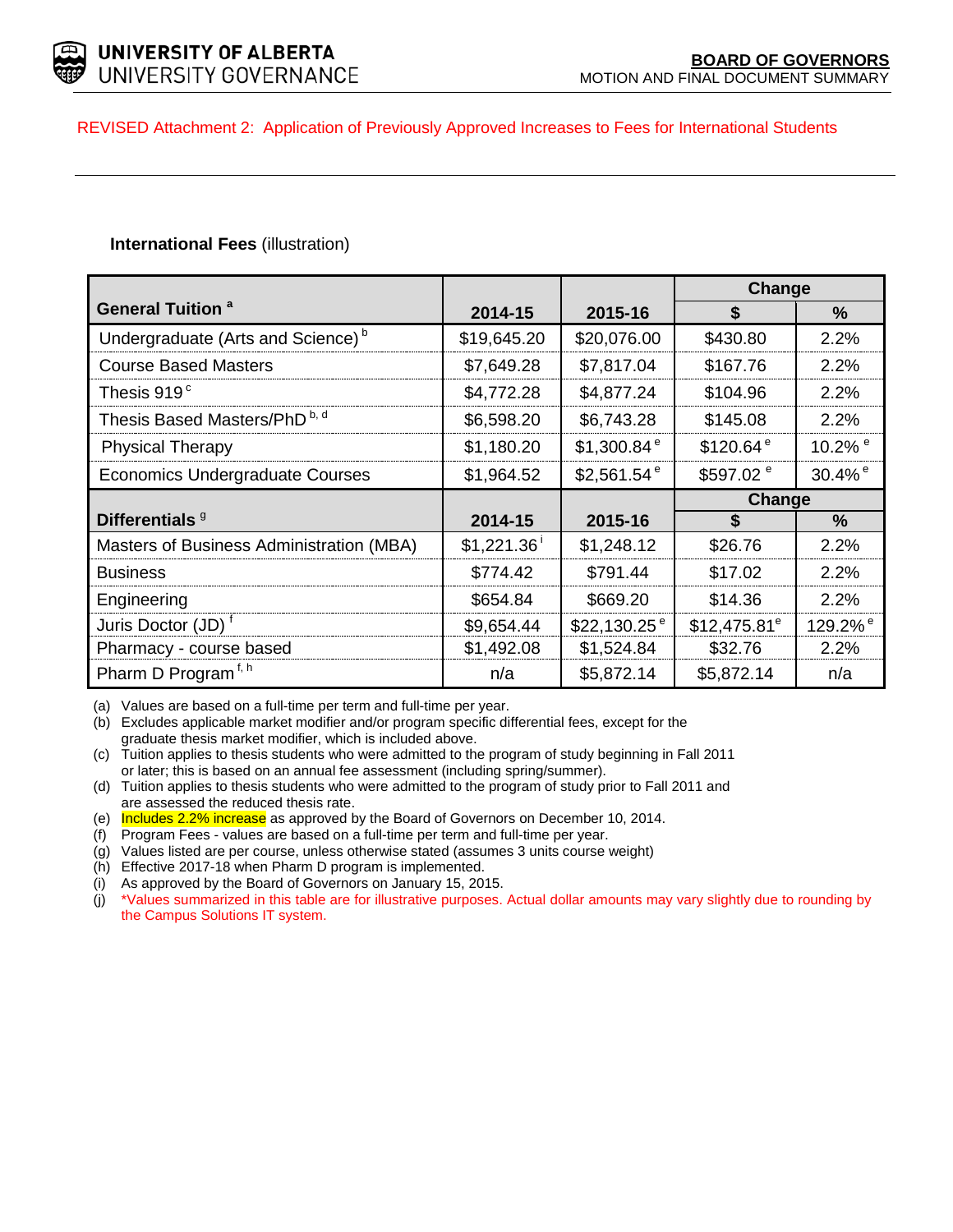# **Attachment 3**

# **Updated Non Instructional Fee Schedule For Informational Purposes Only**

| Title                          | Implementation | Page<br><b>Number</b> |
|--------------------------------|----------------|-----------------------|
| Non Instructional Fee Schedule | September 2015 | 41                    |

As per February 2012 Board of Governors meeting, it was requested when new fees are brought forward for approval also included are the updated Non Instructional Fee Schedule for information purposes only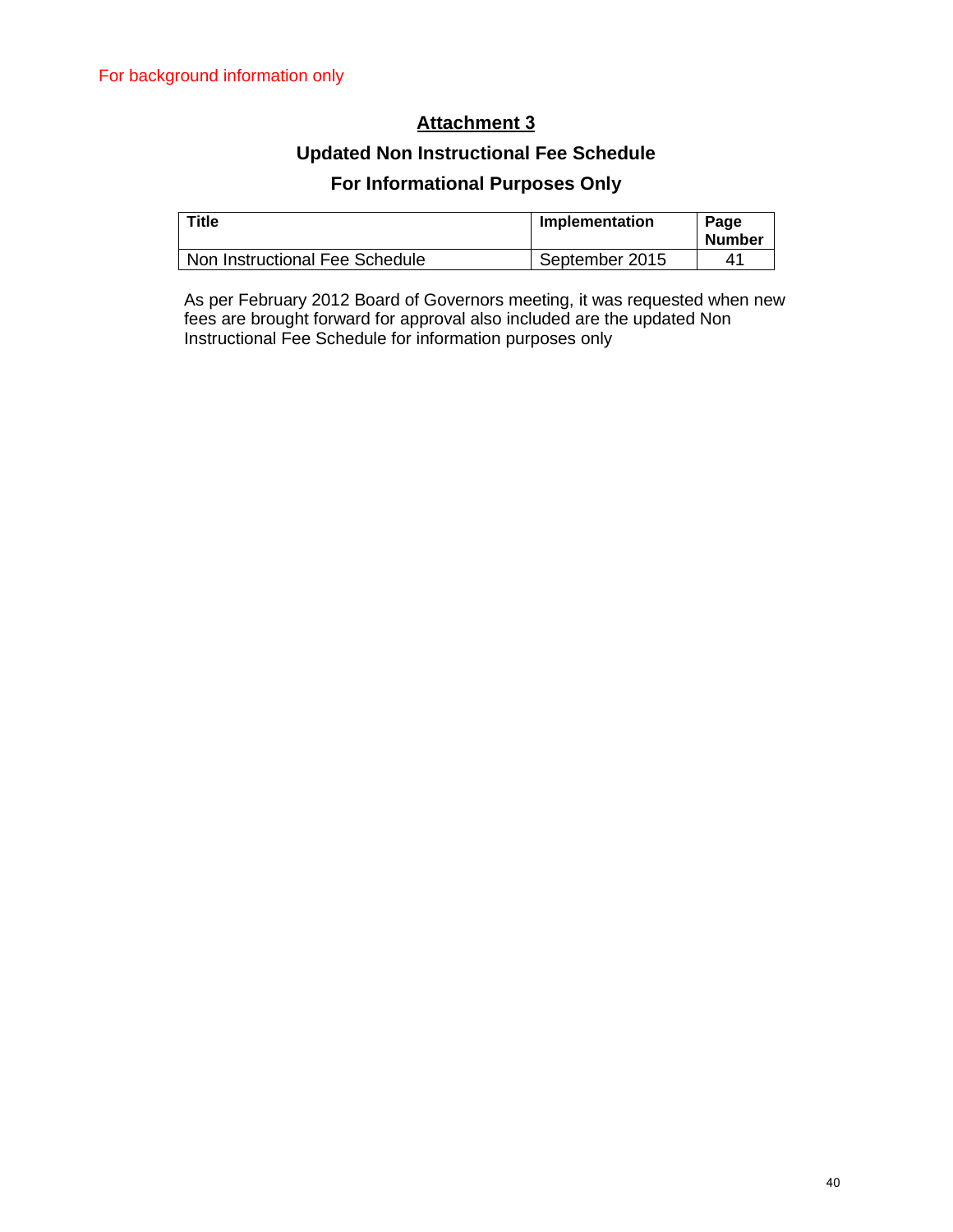| For background information only                                                                                                                                                               |                                                                                                    |                                                                                                    |                     |  |
|-----------------------------------------------------------------------------------------------------------------------------------------------------------------------------------------------|----------------------------------------------------------------------------------------------------|----------------------------------------------------------------------------------------------------|---------------------|--|
| UNIVERSITY OF ALBERTA<br>SCHEDULE OF NON-INSTRUCTIONAL FEES 2015-2016                                                                                                                         |                                                                                                    |                                                                                                    |                     |  |
| <b>Mandatory Non-Instructional Fees</b>                                                                                                                                                       | 2014-2015                                                                                          | 2015-2016                                                                                          | See<br><b>Notes</b> |  |
| Athletics and Recreation Fee<br><b>Fall/Winter Full-time</b><br><b>Fall/Winter Part-time</b><br>Spring/Summer                                                                                 | \$82.00 / term 1<br>\$41.00 / term t<br>\$41.00 / term t                                           | \$83.88 / term t<br>\$41.94 / term t<br>\$41.94 / term t                                           | 3                   |  |
| Augustana Student Insurance Policy fee                                                                                                                                                        | \$8.00                                                                                             | \$8.00                                                                                             | $\overline{2}$      |  |
| CoSSS - Common Student Space, Sustainability and Services Fee<br><b>Fall/Winter Full-time</b><br>Fall/Winter Part-time<br>Fall/Winter Off Campus<br>Spring/Summer<br>Spring/Summer Off Campus | \$153.08 / term 1<br>\$76.54 / term t<br>\$76.54 / term t<br>\$76.54 / term t<br>\$ 38.27 / term † | \$156.60 / term 1<br>\$78.30 / term 1<br>\$78.30 / term t<br>\$78.30 / term t<br>\$ 39.15 / term † | 6                   |  |
| Health Care Coverage for International Students (UAHIP Fee)                                                                                                                                   | \$38.00 / month                                                                                    | \$38.00 / month                                                                                    | 1                   |  |
| Physical Activity and Wellness Centre (PAW Centre) Fee<br><b>Fall/Winter Full-time</b><br>Spring/Summer                                                                                       | \$26.00 / term 1<br>\$13.00 / term 1                                                               | \$26.58 / term 1<br>\$13.29 / term 1                                                               | 4                   |  |
| Registration and Transcript Fee<br>Fall/Winter Full-time<br><b>Fall/Winter Part-time</b><br>Spring/Summer                                                                                     | \$76.28 / term 1<br>\$38.14 / term 1<br>\$38.14 / term 1                                           | \$78.02 / term t<br>\$39.01 / term t<br>\$39.01 / term 1                                           |                     |  |
| University Student Services Fee<br>Fall/Winter Full-time<br>Fall/Winter Part-time<br>Spring/Summer                                                                                            | \$57.08 / term 1<br>\$28.54 / term 1<br>\$28.54 / term t                                           | \$58.38 / term 1<br>\$29.19 / term t<br>\$29.19 / term t                                           |                     |  |
| <b>University Health Services Fee</b><br>Fall/Winter Full-time<br>Fall/Winter Part-time<br>Spring/Summer                                                                                      | \$27.06 / term 1<br>\$13.53 / term 1<br>\$13.53 / term 1                                           | \$27.68 / term +<br>\$13.84 / term 1<br>\$13.84 / term t                                           | 4                   |  |
| U-Pass - Universal Transit Pass Fee                                                                                                                                                           | \$129.17 / per term<br>(Fall, Winter, and<br>Spring/Summer)                                        | \$135.42 / per term<br>(Fall, Winter, and<br>Spring/Summer)                                        | 5                   |  |

#### **Notes for Non-instructional Fees**

† These fees have been adjusted by the Non Instructional Fee increase based on the annual average Alberta CPI increase (September through August) at 2.3%. Item 4.1 of the February 2012 Board of Governors meeting states: That the Board of Governors, on the recommendation of the Board Finance and Property Committee, approve the annual adjustment of all Mandatory Non-Instructional Fees (MNIF), as determined by Administration, up to and including the Annual Alberta Consumer Price Index and that the MNIF increase be reported for information to the GFC Academic Planning Committee, the Board Finance and Property Committee, and the Board of Governors on an annual basis.

- 1. Mandatory health coverage will be provided to international students admitted to a course of studies who are not Canadian Citizens or Permanent Residents and whose course of studies at the University of Alberta is greater than six weeks and less than twelve months. UAHIP fees are confirmed in June for the following academic year.
- 2. Augustana Student Insurance Policy fee is an accidental death or dismemberment insurance fee for all their full-time students (\*9 UCW or more). The policy is renewed each September.
- 3. Athletics fee revenue assessed to Augustana students will be directed to the Augustana Athletics program with the exception of Spring/Summer Terms.
- 4. Fee will not be assessed for Augustana Faculty students or students taking all courses off-campus.
- 5. U-Pass will be assessed each Fall, Winter, and Spring/Summer terms. The U-Pass contract is a negotiation between the Students' Union, Graduate Students' Association, the University and the Transit Systems (Edmonton Transit, St. Albert Transit, and Strathcona County Transit).
- 6. The CoSSS fee was approved by the Board of Governors at its March 26, 2010 meeting and implemented as of Spring term 2010.